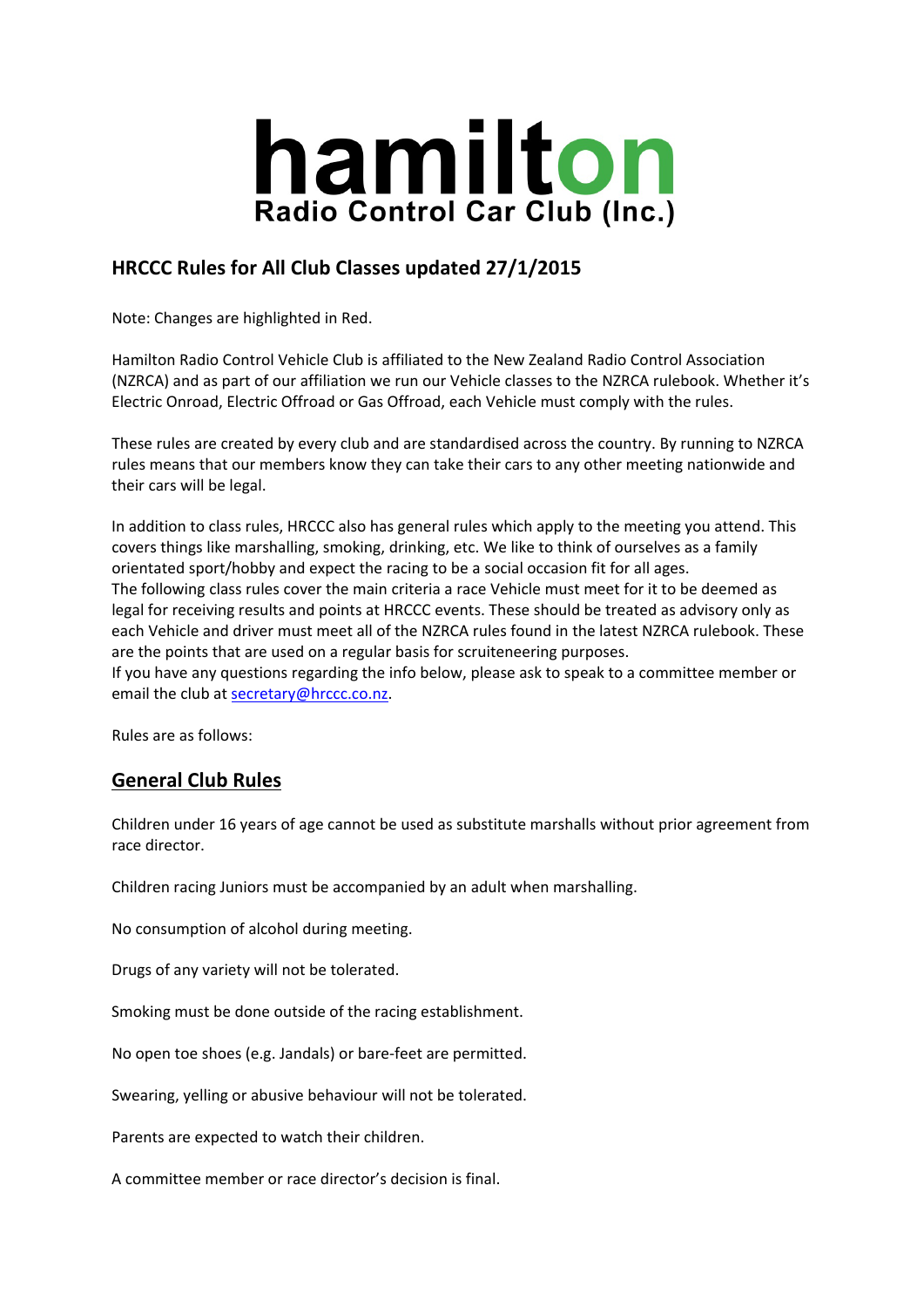No cars can circulate around the track without a body shell. The body shell must be secured to the chassis at all times.

No cars are to be driven in the reverse direction of the track.

All LiPo battery packs must be charged at 1c rating and inside a fire resistant bag.

A class must have no less than 3 Vehicles in it to be considered complete. Note; the Junior class is the only class that is exempt from this rule.

Failure to adhere to the above rules will result in race penalties as seen fit by the race director.

#### **HRCCC Club Champs**

Only finanical club members can receive points towards the club championships. Racers must complete the' final' on club nights to achieve a result. Results cannot be awarded on qualifying. Any club member that completes 70% of the seasons 'points' meetings will automatically receive a trophy and certificate to reflect their championship position. Those who do not complete 70% of the meetings will receive a certificate only. All juniors, no matter how many rounds completed, will receive a trophy or medal for participation.

## **General Racing Rules**

Qualifying for a Final – All drivers who enter a meeting must complete a timed lap during a qualifying heat to be permitted to race in a final.

You MUST marshall the race immediately after yours. Failure to marshall will results in race penalties. If you are unable to marshall, you must find a replacement marshall and advise race control of this.

Substitute marshalls are only permitted with permission from the race director. Failure to advise the race director of a marshall substitution will result in race penalties.

All Marshalls must be in place within 30secs of the start – failure to meet this requirement will result in race penalties.

Marshalls must be present at the cone number that matches their grid position printed on the grid listings, not at their finishing position in their race.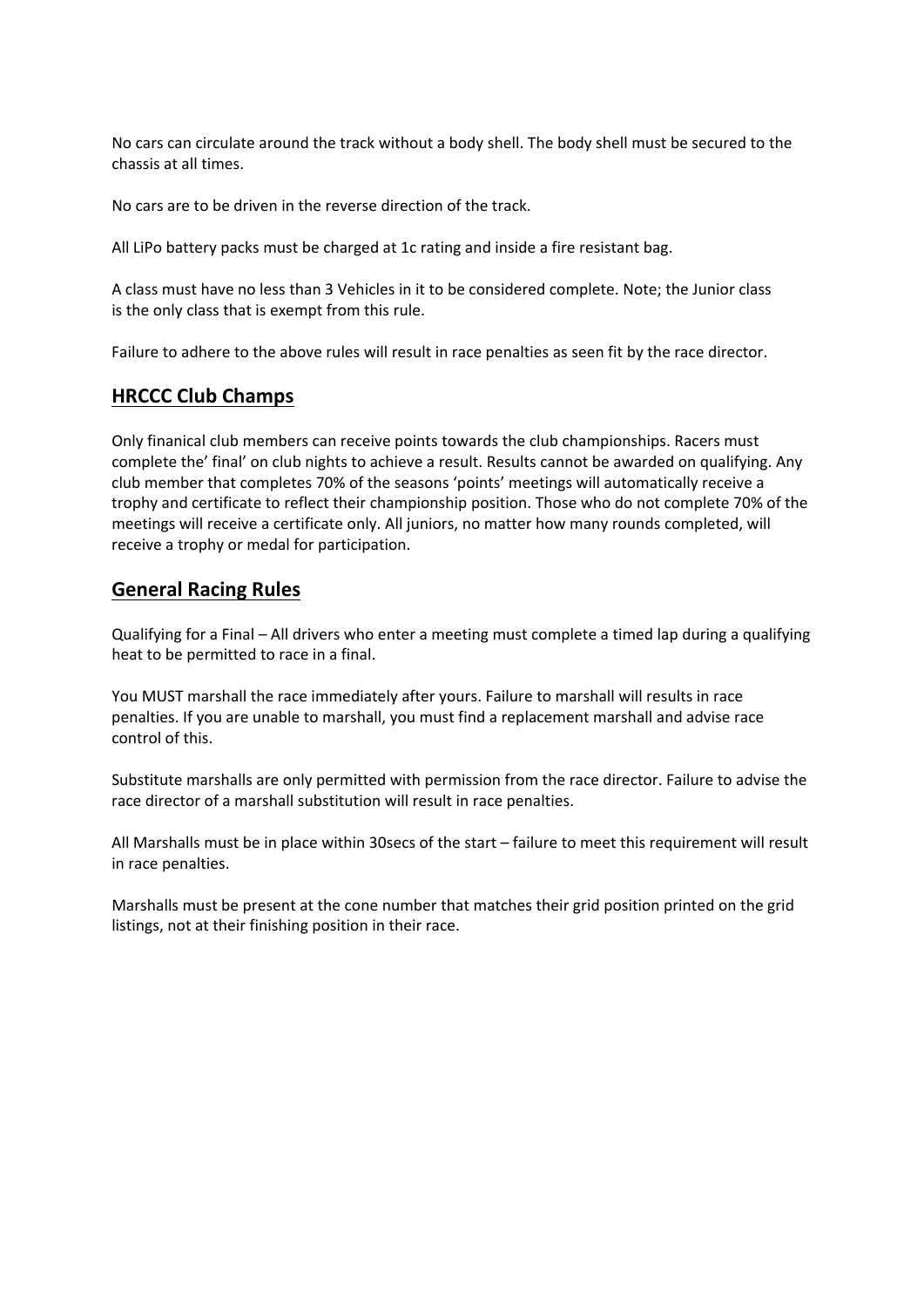# **Class Rules for Indoors**

## *Tamiya M‐Chassis (Minis and Swifts)*

- Any Tamiya M03, M05 chassis Vehicles apart from:
	- ‐ RC Fiat Abarth 1000 TCR M05 Berlina Corse (#58465)
	- ‐ RC Suzuki Swift Super 1600 M05Ra (#58464/#58471)
	- ‐ Any M03/M05 PRO kit (#58443/#84131)
	- ‐ Any M03/M05 R kit (#84023/#49417)
- Vehicles must be assembled as per Instruction Manual.
	- Modifications to the chassis/power train are not allowed. Examples of illegal modifications include but are not exclusive to: Chassis lightening, Bumpers, Over filling differential and/or diff locking, Weights, Steering modifications, Ball connector resizing and Turnbuckles.
- A minimum weight limit of 1230gms (with transponder) will apply.
- The following Hop-Ups are allowed:
	- ‐ Standard ball bearing kit (no ceramics)
	- ‐ Tamiya MO3 /MO5 sway bay kit
	- ‐ M Chassis reinforced gear set Tamiya part number 54277
	- ‐ Tamiya High Torque Servo Saver.

*NO OTHER OPTIONS PARTS ARE PERMITTED.*

- Only bodies listed below are permitted:
	- ‐ Blitz Mini RS1 Part# 60905
	- ‐ Blitz Mini EP High Roof Sedan ‐ Part# 60903
	- ‐ Blitz Mini GTI Part# 60904
	- ‐ Blitz Mini Jazz Part# 60906
	- ‐ Colt Mercedes A‐Class M1107 ‐ Part# CB0212
	- ‐ Colt Mini Cooper M1108 ‐ Part# CB0213
	- ‐ Colt VW Beetle M1105 ‐ Part# CB0210
	- ‐ Colt Porsche 911 GT1 M1110 ‐ Part# CB0215
	- ‐ Colt Fiat M2308 ‐ Part# CB0218
	- ‐ Colt Subaru Impreza M1109 ‐ Part# CB0214
	- ‐ Colt March M2305 Part# CB0216
	- ‐ Colt Mitsubishi Evo M1106 Part# CB0211
	- ‐ Colt NSU TT M2307 Part# CB0217
	- ‐ Colt Suzuki Swift M2309 Part# CB0219
	- ‐ Colt Toyota Yaris M2313 Part# CB0220
	- ‐ MatrixLine Suzuki Swift Part# 201027
	- ‐ MatrixLine Fiat 500 Part# 201028
	- ‐ MatrixLine Classic Mini Part# 201029
	- ‐ MatrixLine New mini Part# 201030
	- ‐ Ride Subaru WRX STI Part# 27004
	- ‐ Ride Subaru BRZ Part# 27024
	- ‐ Ride ML EVO X Part# 27010
	- ‐ Spice Suzuki Part# SPA162
	- ‐ Spice Toyota Starlet Part# SPA164
	- ‐ Spice Mitzi I‐Miev Part# SPA167
	- ‐ Spice Suzuki Cappuccino Part# SPA621
	- ‐ Spice Suzuki Wagon R Part# SPA613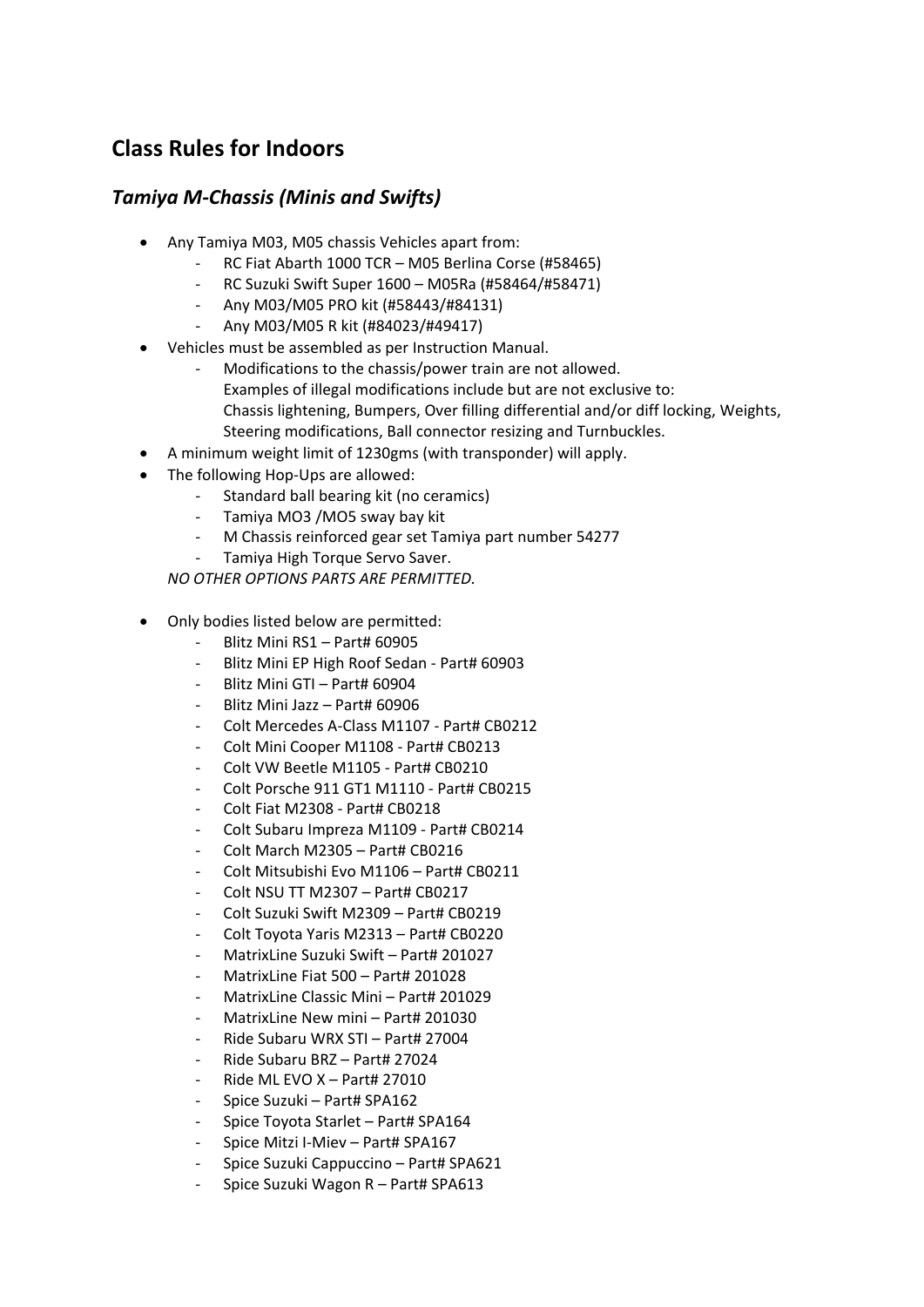- ‐ Spice Toyota AE86 Trueno Part# SPA615
- ‐ Tamiya Rover Mini Cooper Part# 50795
- ‐ Tamiya Mini Cooper S2006 Part# 51335
- ‐ Tamiya Suzuki Swift Super 1600 Part# 51236
- ‐ Tamiya Fiat Abarth 500 Assetto Corse Part# 51387
- ‐ Tamiya Fiat 500 Part# 51363
- ‐ Tamiya Alfa Romeo MiTo Part# 51404
- ‐ Tamiya Fiat Abarth 1000 TCR Part# 51424
- ‐ Tamiya Mazda Rx7 1st Gen Part# 51451
- ‐ Tamiya Honda Mugen CRX ‐ Part# 51467
- ‐ Tamiya Mini JCW Coupe Part# 51489
- ‐ Tamiya Nissan Silvia S13 Part# 51496
- ‐ Tamiya Honda S800 ‐ Part# 51402
- Only tyres permitted are the control tyres purchased from HRCCC.
- Drilling extra vent holes to the wheels is illegal.
- Only Tamiya plastic damper may be used (No Oil Filled shocks). A pair of M03 kit (non‐oil filled) shocks maybe used on the rear of an M05 chassis.
- Any modification not called out specifically in these rules is not legal.
- 20t, 18t OR 16t pinions only
- Ride height will be minimum 7mm
- Tamiya Silver Can motors only (Mabuchi RS540 Standard Motor, Johnson RS540 part# 53689 or Mabuchi RS540SH) – No four slot Tamiya motors allowed.
- Either the 3‐step mechanical speed controller, as supplied in the kit or the Tamiya ESC model TEU‐101BK ‐ P/N 45029, TEU‐104BK – P/N 45041, TEU‐105BK – P/N 5055, TBLE-02S – P/N 45057, are permitted. The battery plug may be changed, however no other component/s relating to the speed controller maybe altered.
- Any 6 cell Nicad, 6 cell NiMH or 7.4v 2s LIPO stick pack is legal for this class. However, LIPO batteries must fit the factory battery compartment (having a rounded profile) with no modifications to this part of the chassis is permitted. There is no Mah or C rating limit.
- An external lipo cutoff device is permitted.

## *21.5 / Stock Touring*

- Restricted to 2WD and 4WD Touring Vehicle Chassis. Chassis must have independent suspension to all four wheels. Each driven wheel must have a flexible joint e.g. universal joint.
- Chassis must be commercially available.
- Vehicle must weigh no less than 1380 grams with transponder.
- Tamiya Silver Can motors (Mabuchi RS540 Standard Motor, Johnson RS540 part# 53689 or Mabuchi RS540SH) or any 21.5 turn brushless motor found on the NZRCA approved list as at 1<sup>st</sup> January. No Tamiya Silver Can 'four slot' motors allowed. Approved 21.5 motors are:
	- ‐ Stock/21.5 Spec ‐ Hobbywing Grey=90040151 XeRUN
	- ‐ Stock/21.5 Spec ‐ Hobbywing Blue=90040150 XeRUN
	- ‐ Stock/21.5 Spec ‐ Novak Ballistic 3621
	- ‐ Stock/21.5 Spec ‐ Novak Vulcan Stock Spec 21.5T Brushless Motor (NOV3648)
	- ‐ Stock/21.5 Spec ‐ Speed Passion Competition V3 SP 138215V3 21.5T
	- ‐ Stock/21.5 Spec ‐ Speed Passion MMM competition 21.5T Brushless Motor (Red sensor Only)
	- ‐ Stock/21.5 Spec ‐ Thunder Power Z3R‐S21.5 p/n TPM‐540A215
	- ‐ Stock/21.5 Spec ‐ Viper RC VST 21.5T (PN8VST215001)
	- ‐ Stock/21.5 Spec ‐ Team Powers Actium TP‐BLM‐215100ACT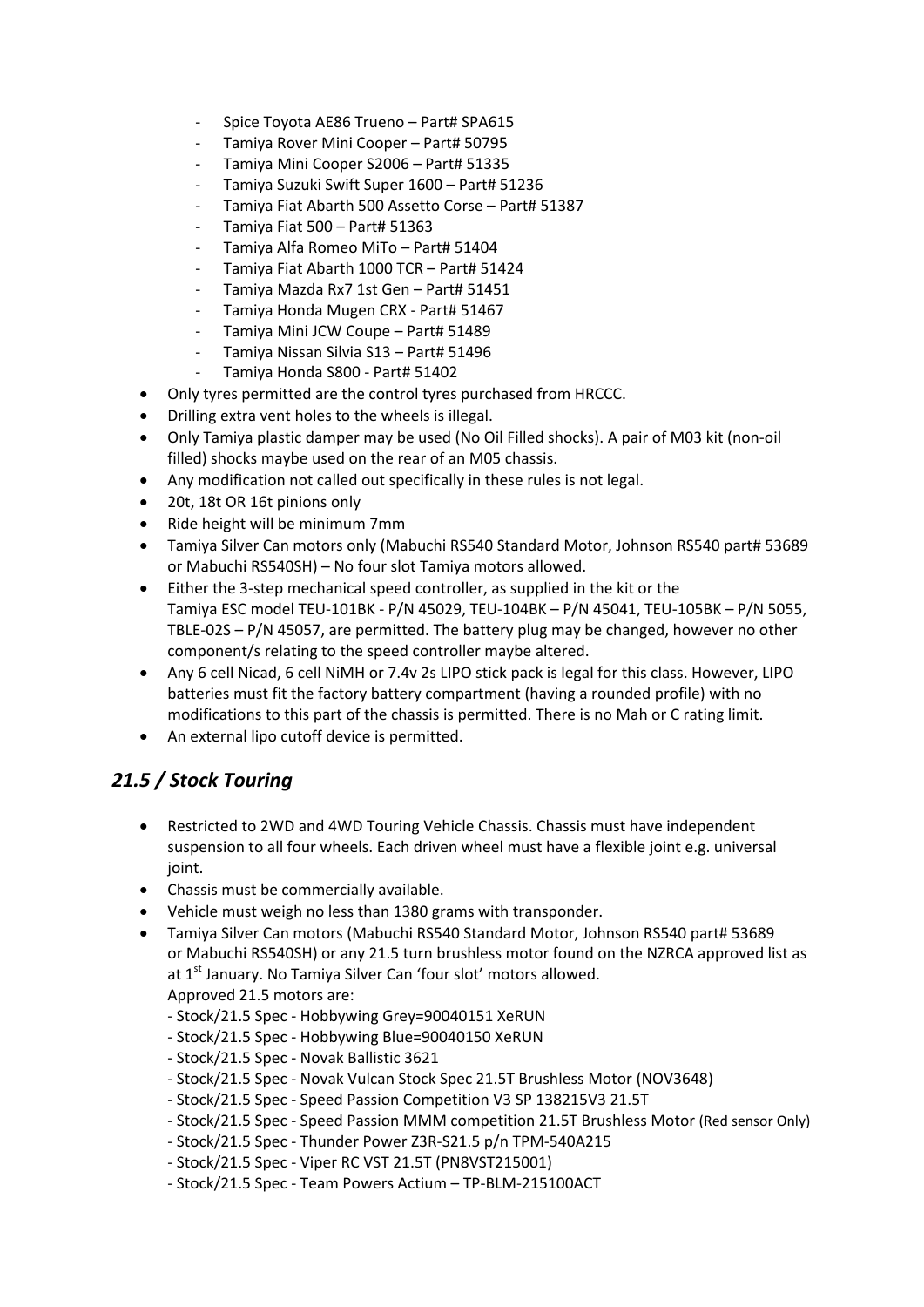- ‐ Stock/21.5 Spec ‐ Hobbywing Quicrun 21.5t (3650)
- ‐ Stock/21.5 Spec ‐ Team Powers Plutonium 21.5T Brushless Motor ( TP‐BLM‐215100‐PL)
- ‐ Stock/21.5 Spec ‐ Hobbywing V10‐21.5t PN‐30401020049
- ‐ Stock/21.5 Spec ‐ Turnigy ( Trackstar ) 21.5Turn Brushless Motor (919200034)
- ‐ Stock/21.5 Spec ‐ Muchmore FLETA ZX Brushless Motor ( MR‐FZX215)
- ‐ Stock/21.5 Spec ‐ Tekin Redline Gen 2 Brushless Motor (TT2403)
- ‐ Stock/21.5 Spec ‐ Reedy Sonic 540 Mach 2 # 231
- ‐ Stock/21.5 Spec ‐ Savox SX‐1 Stock Spec BLH3650‐0032
- ‐ Stock/21.5 Spec ‐ LRP X20 Stock Spec (50864)
- ‐ Stock/21.5 Spec ‐ LRP Vector K7 (LRP50491)
- ‐ Stock/21.5 Spec ‐ SkyRC Ares Pro Spec (SK‐40003‐33)
- ‐ Stock/21.5 Spec ‐ Reds Racing Pn. MTTE 0008
- ‐ Stock/21.5 Spec ‐ Dualsky Z5‐53653
- ‐ Stock/21.5 Spec ‐ Dynamite Platinum DYNP 1021
- ‐ Stock/21.5 Spec ‐ Orca RX3 Brushless Motor ‐ (OMR215RX3)
- Electronics Speed Controllers must either be 'Spec' or operated in 'Blinky' mode. Any type of timing advancement is strictly forbidden.
- Vehicle must use a 2cell LiPo/LiFe or 6cell Nimh/NiCad 7.2v battery pack
- Rubber tyres only permitted for class.

#### *Stock Trucks*

- Chassis must run large truck style type tyres and rims.
- Chassis must be commercially available.
- Bodies to be of a pickup truck type only.
- Truck must weight no less than 1700 grams with transponder
- Motors are restricted to 10.5 turns or higher.
- Electronics Speed Controllers must either be 'Spec' or operating in 'Blinky' mode. Any type of timing advancement is strictly forbidden.
- Truck must use a 2cell LiPo/LiFe or 6cell Nimh/NiCad 7.2v battery pack

## *Super Stock*

- Restricted to 2WD and 4WD Touring Vehicle Chassis. Chassis must have independent suspension to all four wheels. Each driven wheel must have a flexible joint e.g. universal joint.
- Vehicle must weigh no less than 1380 grams with transponder.
- Vehicle must use a ROAR approved 13.5turn brushless or ROAR approved 27turn 24degree rebuildable brushed motor.
- Vehicle must use a 2cell LiPo/LiFe or 6cell Nimh/NiCad 7.2v battery pack
- Rubber tyres only permitted for class.

## *2WD Buggy*

- Restricted to 2WD Offroad Buggy Chassis with no more than two driven wheels.
- Vehicle must weigh no less than 1474 grams with transponder.
- Motors are restricted to 10.5 turns or higher.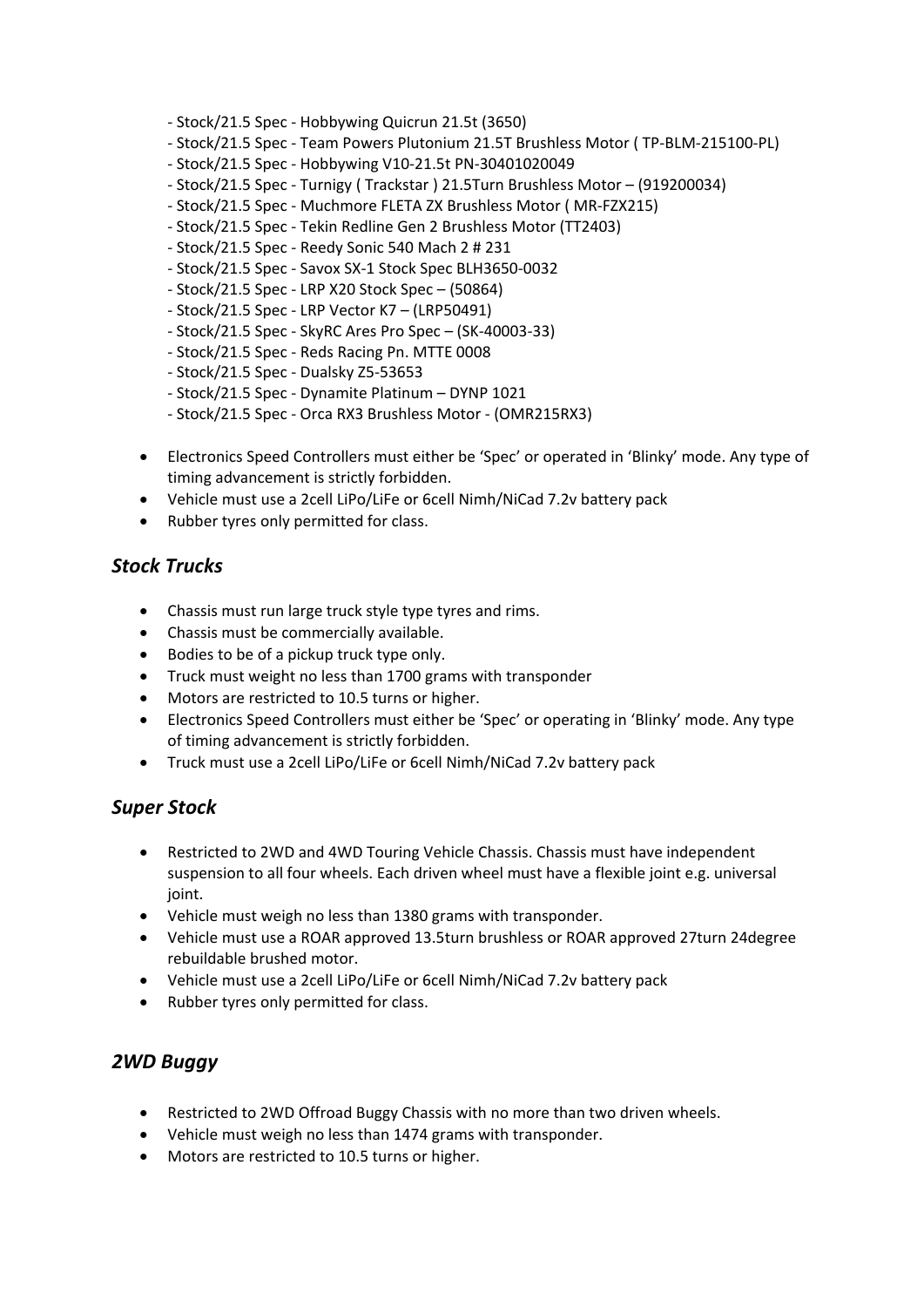- Electronics Speed Controllers must either be 'Spec' or operating in 'Blinky' mode. Any type of timing advancement is strictly forbidden.
- Battery are restricted to
	- ‐ LIPO ‐ maximum voltage of 8.4 volts.
	- NIMH/NICAD 6 cells with a nominal voltage of 1.2 volts per cell  $-7.2$  volt total
- Body must be of an offroad buggy type only.
- Rubber tyres only permitted for class.

#### *4WD Buggy*

- Restricted to 4WD Offroad Buggy Chassis.
- Vehicle must weigh no less than 1588 grams with transponder.
- Motors are restricted to 10.5 turns or higher.
- Electronics Speed Controllers must either be 'Spec' or operating in 'Blinky' mode. Any type of timing advancement is strictly forbidden.
- Battery are restricted to
	- ‐ LIPO ‐ maximum voltage of 8.4 volts.
	- NIMH/NICAD 6 cells with a nominal voltage of 1.2 volts per cell  $-7.2$  volt total
- Body must be of an offroad buggy type only.
- Rubber tyres only permitted for class.

## *2WD Short Course*

- Restricted to 2WD Short Course Truck Chassis with no more than two driven wheels.
- Vehicle must weigh no less than 2100 grams with transponder.
- Motor is restricted to a minimum of 10.5 turns.
- Electronics Speed Controllers must either be 'Spec' or operating in 'Blinky' mode. Any type of timing advancement is strictly forbidden.
- Vehicle must use a 2cell LiPo/LiFe or 6cell Nimh/NiCad 7.2v battery pack
- Rubber tyres only permitted for class.

## *Rally Car*

- The car is to remain as per kit unless otherwise specified.
- Ride height may be adjusted using factory spaces but the car can be no lower than 10mm ready to race. Ride height will be measured by dropping the car on the table letting it settle and sliding a 10mm block underneath the front and rear of the chassis. The block cannot touch the chassis.
- These kits come with spacers inside the front shocks to set droop. Adding spacers will result in less droop. Droop will be measured by the car sitting on a 20mm block if the wheels cannot touch the ground then that is a fail test. (Out of the box kits pass this test no problem)
- Tyres may have CA glue smeared on the sidewall to prevent traction rolling but no other changes can be made to the tread pattern insert or rim.
- Clear bodies may be purchased and painted but wings must always be fitted.
- Min Weight limit with Transponder 1000g
- Kits allowed to race in Class, Kalahari VTR01001 & Kemora VTR01000